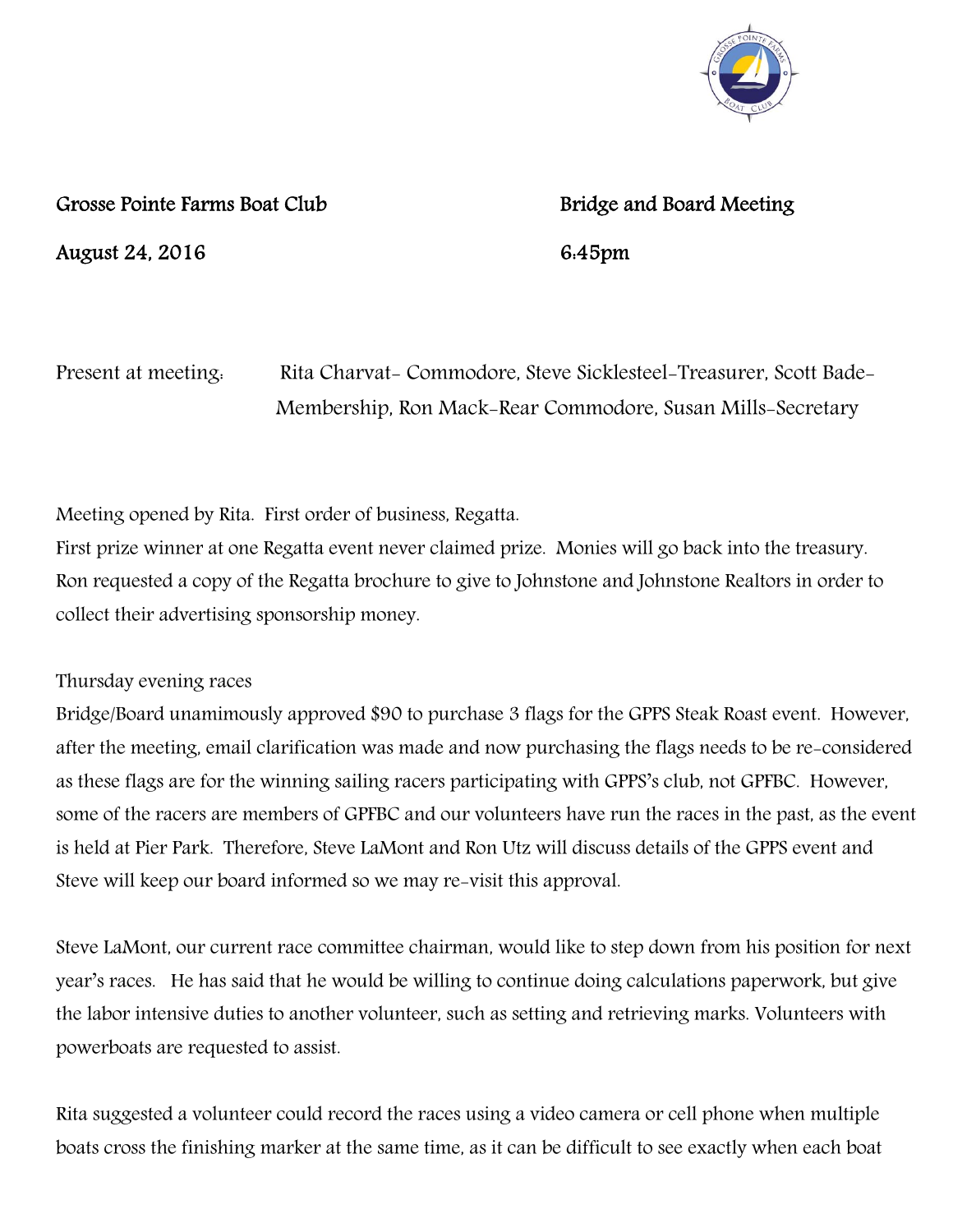

crosses the mark. Protests between racers and their times do arise.

Thursday, September 1<sup>st</sup>, Sailboat Races and Award Party.

Dave C. and Scott B. grills during the event and Glen L. orders food. Rita C. manages decorations. Paul T. handles the beverages. No hard liquor is provided by the Boat Club. Rita will speak to Glen about fuel for the BBQ and food. Ron estimated we had 6 cases of beer last year.

Saturday, September 17<sup>th</sup>, Lobster Roast Dinner...members only event. Room is confirmed as saved, for that date. Jim and Ridene Soltesz ran the event last year. Scott B made a call to their home during this meeting to see if they could run the event, this year. Left a VM message. Steve S suggested an Evite be sent to members soon so they can save the date.

It was recalled that members paid approximately \$65 at last year's lobster event, per person. The planned budget was the club paying an additional \$20 per member, to cover additional expenses. However, the expenses went over the budget by \$1,341 in 2015. (\$30 extra per person, which the club covered) This club will review 2015 costs, and will plan a budget accordingly.

During this discussion of costs, the board concluded that the club providing alcohol for events makes a signification influence on the club's budget, at times. The club will consider limiting the supply for provided adult beverages during events, and consider asking members to bring their own adult beverages, for some events.

Discussion of membership determined that May  $1<sup>st</sup>$ , 2016 was the date memberships were due for this year. We are still missing approximately \$3000 in unpaided dues from members who the board doesn't believe are ending their memberships. It was suggested as only paid members can attend the Lobster dinner, membership and lobster dinner costs must be paid before attending September's dinner. When the Evite for the Lobster dinner goes out, that reminder will be included.

Budget-Steve S said there is \$8,900 in our current budget. We are still handling outstanding collections from the Regatta. The club made \$500 from both sessions of the Thursday sail races. Steve S has